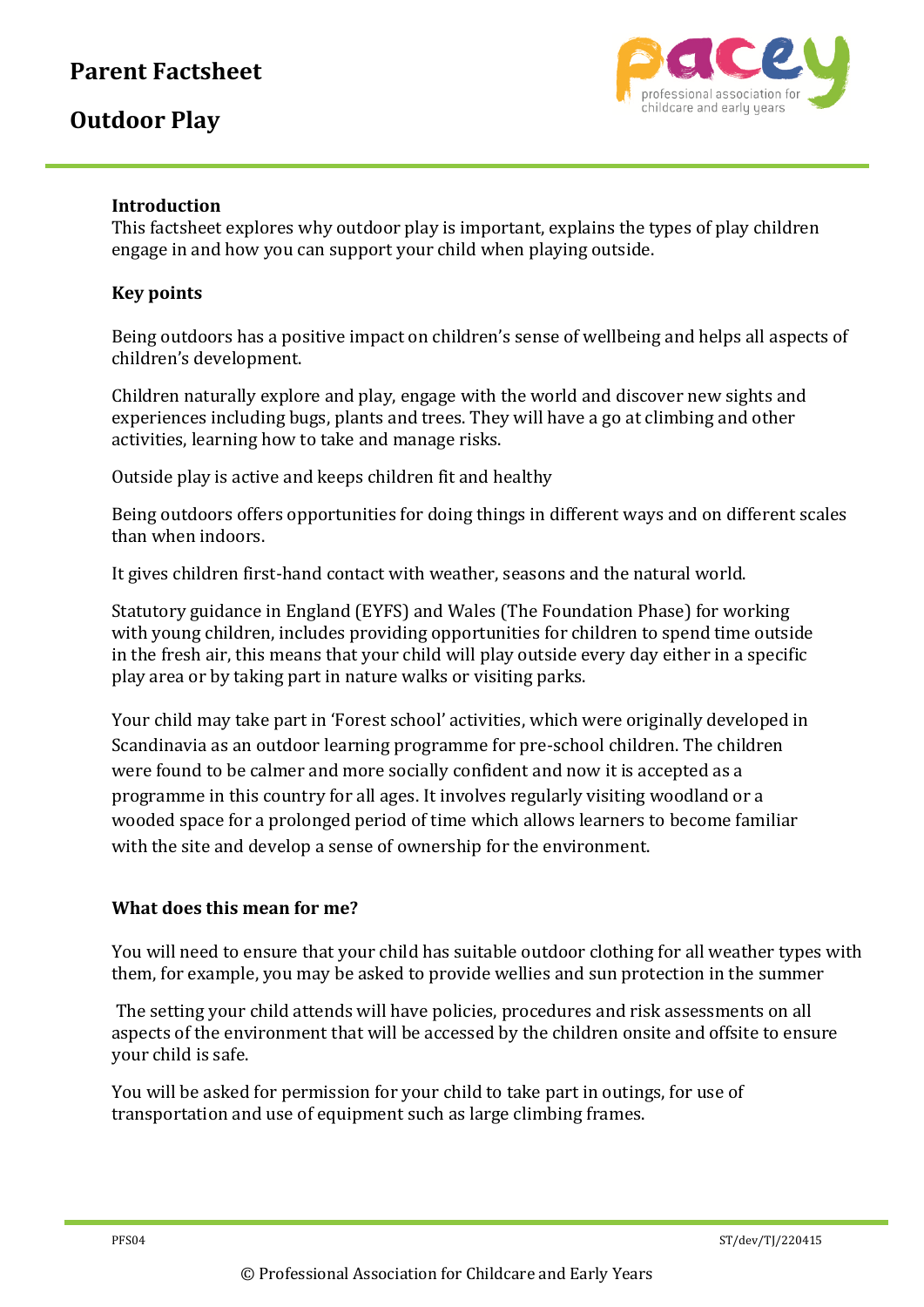#### **What can you do at home to support your child?**

Investigate your local community resources such as parks, woodland and beaches where you can take your children to play. The outdoor environment offers the space for children to play with balls, parachutes, to hide and seek, and to run, jump and climb. All of these opportunities allow children to take risks safely with the freedom to make their own choices.

Talk to your child about where they have been during the day at their setting, for example, if they have been for a walk, ask what they saw.

Name plants and animals in nature, learn together with an identification book.

Create an edible garden (in pots or on a patio if you have no garden) so children can plant, grow and taste food.

Build dens and tents. Have a basket or box of materials that can be used again and again. For example, sheets, scarves, cushions, pegs, logs and stones.

Share books with your child about being outside and act stories out, for example, pretend you are going on a bear hunt.

Go outside as often as possible.

#### **Statutory Guidance**

Statutory Framework for the Early Years Foundation Stage 2014

*www.foundationyears.org.uk/eyfs-statutory-framework/*

The Foundation Phase – Framework for Children's Learning for 3 to 7‐year‐olds in Wales

[http://learning.wales.gov.uk/docs/learningwales/publications/130424-framework-for](http://learning.wales.gov.uk/docs/learningwales/publications/130424-framework-for-childrens-learning-en.pdf)[childrens-learning-en.pdf](http://learning.wales.gov.uk/docs/learningwales/publications/130424-framework-for-childrens-learning-en.pdf)

#### **Additional resources**

Loveoutdoorplay.net - Love Outdoor Play is led by Play England and supported by the Free Time Consortium, a growing collective of local and specialist organisations working together to increase freedom to play.

50things.org.uk - A National Trust website aimed at children with a list of 50 things to do before you're 11 ¾

Wildlifetrusts.org - The Wildlife Trust has a special children's area on their website, and runs wildlife events locally.

Forestry.gov.uk - The Forestry Commission has information on Woodlands for Learning.

Woodlandtrust.org.uk - The Woodland Trust has lots of nature ideas and activities for children.